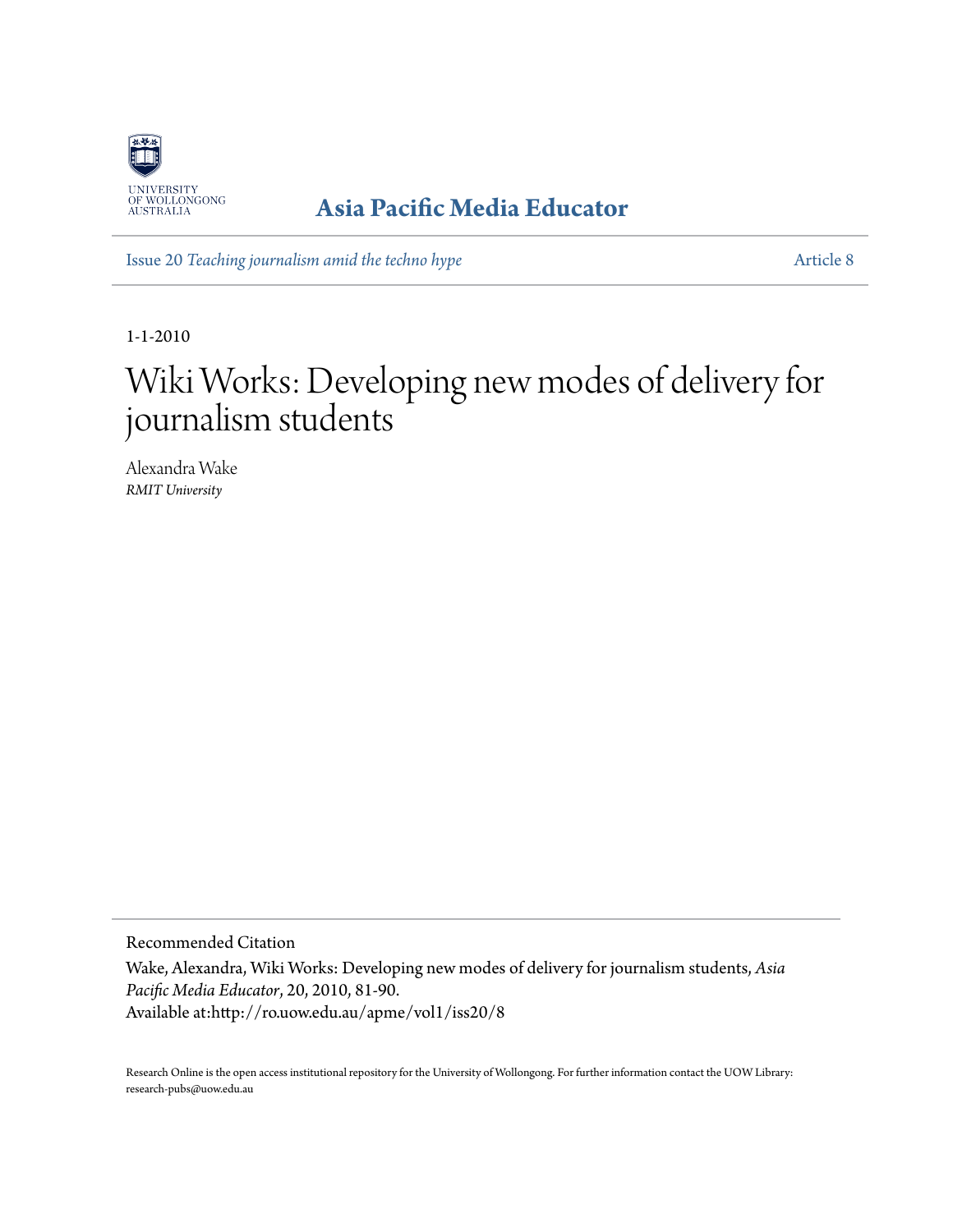## Wiki Works: Developing new modes of delivery for journalism students



**Alexandra Wake** RMIT University, Melbourne, Australia alex.wake@rmit.edu.au

This commentary reports on the results of a pedagogical experiment in which second year feature writing students at RMIT University were asked to create Wikis of their favourite Australian feature writers. The implementation of the Wikis moved the teaching away from being centred on the lecturer to the students, thus allowing them greater flexibility in their collaborative work regardless of their physical location or their ability to be available at a particular time. This commentary recognises some of the challenges in setting such an activity and suggests ways the Wikis could be used in other universities.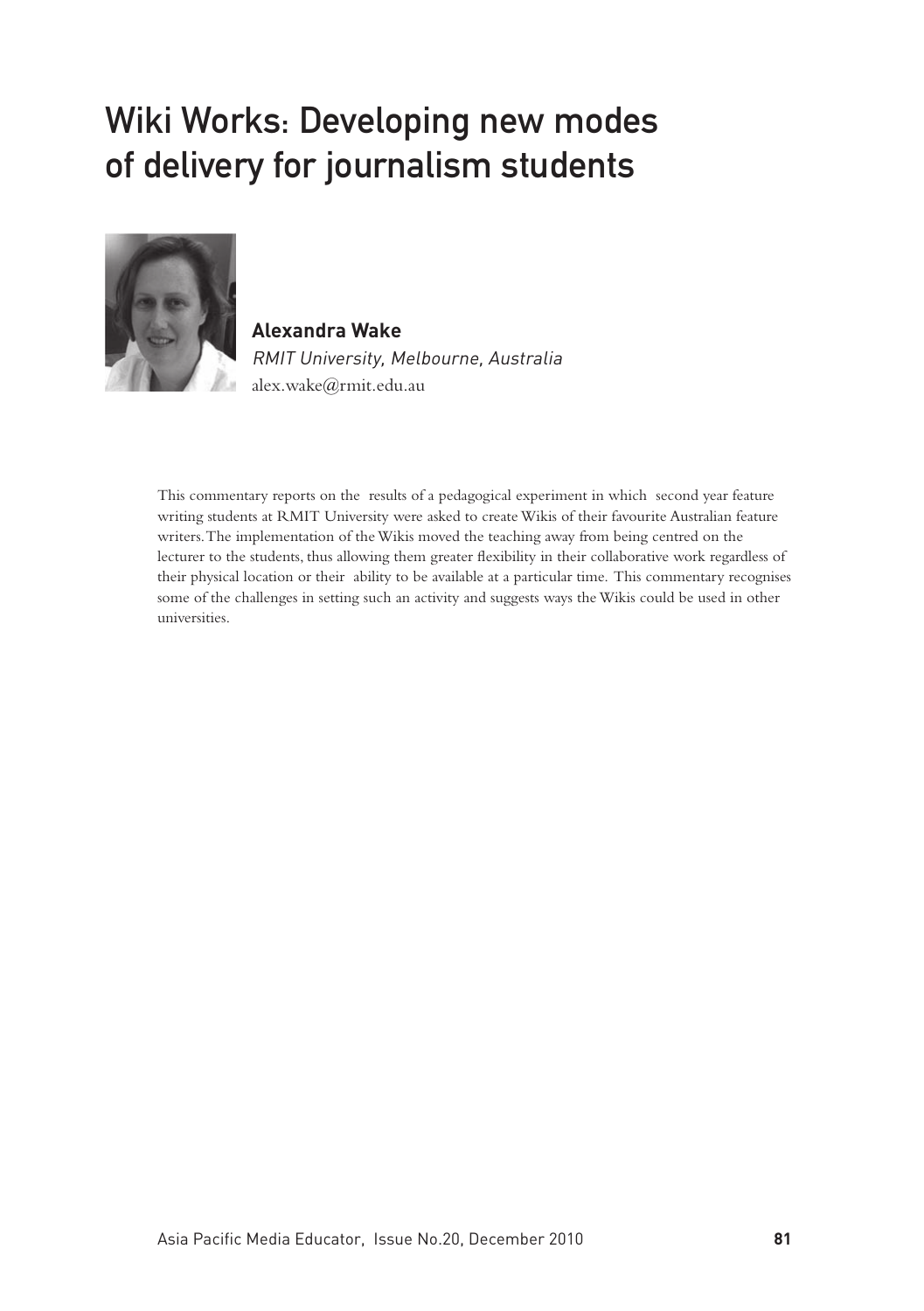#### Introduction

Feature writing is one of the most popular courses among journalism students at the RMIT University. Students continually express their desire to attend the feature writing class, but complain of clashes with other subjects that require off-campus "live" interviews. The challenge in teaching feature writing is two-fold: to ensure that students who are unable to attend classes at set times can still learn the generic skills required in feature writing; that they are still able to simultaneously interact, build knowledge and share ideas with their classmates and lecturers despite the constraints of time-tabling and location.

This commentary reports on a pedagogical experiment with using Wikis to address these challenges in teaching feature writing to second year journalism students at RMIT University. This experiment, conducted in 2008, was aimed at shifting the focus from teacher-centred learning to self-directed, exploratory and collaborative studentcentred learning. This approach may prompt journalism educators to capitalise on Web 2.0 technologies in teaching students who are becoming increasingly tech-savvy.

For the purpose of this commentary, I defer to O'Reilly's (2005) classification of web technologies, which lists Wikis as Web 2.0.

| Web $1.0$                     |               | Web $2.0$                               |
|-------------------------------|---------------|-----------------------------------------|
| DoubleClick                   |               | $\rightarrow$ Google AdSense            |
| Ofoto                         |               | $\rightarrow$ Flickr                    |
| Akamai                        |               | $\rightarrow$ BitTorrent                |
| $mp3.com \rightarrow Napster$ |               |                                         |
| Britannica Online             |               | $\rightarrow$ Wikipedia                 |
| personal websites             | $\rightarrow$ | blogging                                |
| evite                         |               | $\rightarrow$ upcoming.org and EVDB     |
| domain name speculation       | $\rightarrow$ | search engine optimization              |
|                               |               | page views $\rightarrow$ cost per click |
| screen scraping               |               | $\rightarrow$ web services              |
|                               |               | publishing $\rightarrow$ participation  |
| content management systems    | $\rightarrow$ | wikis                                   |
| directories (taxonomy)        |               | → tagging ("folksonomy")                |
| stickiness                    | $\rightarrow$ | syndication                             |

Non-journalism educators have for some time embraced Wikis to augment their teaching subjects such as mathematics and English. At the University of British Columbia in Vancouver, IT staff had identified different ways that academics were using Wikis: for course planning, class communications, collaborative content management, project development, and as a site for collaborative writing (Bruns and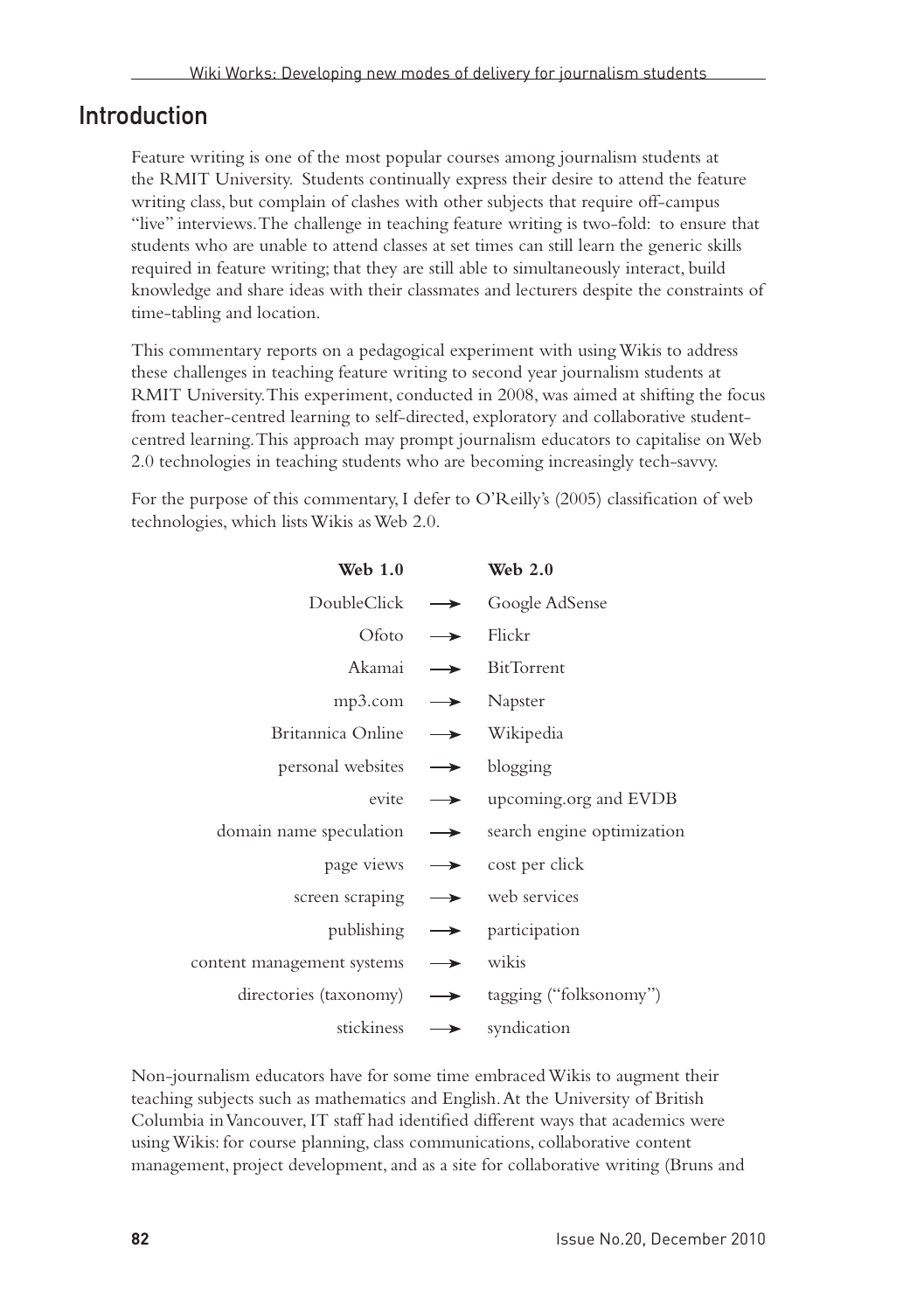Humphreys 2005: 28). Wikis appear to be most popular as a learning tool for courses where the output is written text.

At the State University of New York, for example, Wikis were used for a Collaborative Writing Project for "students to work together to interpret texts, author articles and essays, share ideas, and improve their research and communication skills collectively" (Anderson 2007). While there was concern that Wikis could lower the standard of English language expression in classrooms, US academic McPherson said "far from being the demise of the written word … Wikis may very well be the literacy technology that helps many of our current students learn to be effective writers" (McPherson 2006).

|                                                                                                                                                                                                                                                                                                                                                   | Blackboard Academic Suite - Microsoft Internet Explorer<br>20.402                                                                                                                                                                                                                                                                                                                                                                                                                                                                                                                                                                                                                                                                                                                                                                                                                                                                                                                                                                                                                                                                                                   |                                                                                                                                                                                                                      |
|---------------------------------------------------------------------------------------------------------------------------------------------------------------------------------------------------------------------------------------------------------------------------------------------------------------------------------------------------|---------------------------------------------------------------------------------------------------------------------------------------------------------------------------------------------------------------------------------------------------------------------------------------------------------------------------------------------------------------------------------------------------------------------------------------------------------------------------------------------------------------------------------------------------------------------------------------------------------------------------------------------------------------------------------------------------------------------------------------------------------------------------------------------------------------------------------------------------------------------------------------------------------------------------------------------------------------------------------------------------------------------------------------------------------------------------------------------------------------------------------------------------------------------|----------------------------------------------------------------------------------------------------------------------------------------------------------------------------------------------------------------------|
| RMIT<br><b>UNIVERSITY</b>                                                                                                                                                                                                                                                                                                                         | œ<br>$\circled{?}$<br>Home Help Logout                                                                                                                                                                                                                                                                                                                                                                                                                                                                                                                                                                                                                                                                                                                                                                                                                                                                                                                                                                                                                                                                                                                              |                                                                                                                                                                                                                      |
| My Institution<br>Courses                                                                                                                                                                                                                                                                                                                         |                                                                                                                                                                                                                                                                                                                                                                                                                                                                                                                                                                                                                                                                                                                                                                                                                                                                                                                                                                                                                                                                                                                                                                     |                                                                                                                                                                                                                      |
| Announcements<br>Staff Information                                                                                                                                                                                                                                                                                                                | Author - Malcolm Knox                                                                                                                                                                                                                                                                                                                                                                                                                                                                                                                                                                                                                                                                                                                                                                                                                                                                                                                                                                                                                                                                                                                                               | <b>Filters</b><br>Show 15 entries v                                                                                                                                                                                  |
| Course Information                                                                                                                                                                                                                                                                                                                                | Background and journalism for The Monthly                                                                                                                                                                                                                                                                                                                                                                                                                                                                                                                                                                                                                                                                                                                                                                                                                                                                                                                                                                                                                                                                                                                           | August 2008                                                                                                                                                                                                          |
| <b>Assignments</b><br>Lecture Notes<br>Set Readings<br>Tutorial<br><b>Information</b><br><b>Tutorial Blogs</b><br><b>Authors Wikis</b><br>Communication<br>profit.<br><b>Tools</b><br><b>External Links</b><br>Learning Lab<br>Library<br>Tools<br>風 Communication<br><b>ff</b> Course Tools<br><b>Q</b> Course Map<br>Control Panel<br>C Refresh | Malcolm Knox. (54), is a Melbourne author and freelance writer who began his career as a cadet at The<br>Sydney Morning Herald in 1994.<br>He has written six books, including the two novels, Summerland and A Private Man, and he is currently<br>the literary editor of The Sydney Morning Herald. His non-fiction writing mainly appears in The Monthly<br>magazine. @The Monthly is a left-leaning publication by Black Ink's Morrie Schwartz, and so far is not run for<br>The Monthly aims to emulate The New Yorker in style and content, and like The New Yorker, it runs<br>longer essays, often as long as 10,000 words. In content, it covers the usual mix of art, media commentary,<br>politics and a lot of pieces analysing wider Australian culture. Though it tries to focus on 'Australian' stories, it<br>shies away from nationalism.<br>Malcolm Knox is a good fit for this publication, as he often writes about the rise of consumer culture and<br>what he sees as a breakdown of traditional culture and independent values. This is particularly demonstrated in<br>the sample articles, O'Corporatising Culture' and O 'The Ex-Factor', | sm tw t<br>R<br>17 18 19 20 21 22<br>24 25 26 27 28 29<br>31<br>$<$ jul<br>sep<br><b>Archives</b><br>August 2008 (1)<br><b>Recent Posts</b><br>Post on August 17<br>2008<br><b>Stats</b><br>Views: 148<br>Entries: 1 |
|                                                                                                                                                                                                                                                                                                                                                   | Preferred subjects                                                                                                                                                                                                                                                                                                                                                                                                                                                                                                                                                                                                                                                                                                                                                                                                                                                                                                                                                                                                                                                                                                                                                  | Toolbox<br>Export Site                                                                                                                                                                                               |
| <b>D</b> Detail View                                                                                                                                                                                                                                                                                                                              | Knox's stories could be described as 'trend analysis' reporting, particularly about media and culture. In                                                                                                                                                                                                                                                                                                                                                                                                                                                                                                                                                                                                                                                                                                                                                                                                                                                                                                                                                                                                                                                           | Privacy                                                                                                                                                                                                              |
|                                                                                                                                                                                                                                                                                                                                                   | 'Corporatising culture', for example, he talks about how brand show rooms are both becoming culture, and<br>taking over traditional cultural spaces, like theatres. But when they sponsor actual spaces, where will the 'real'<br>culture go?                                                                                                                                                                                                                                                                                                                                                                                                                                                                                                                                                                                                                                                                                                                                                                                                                                                                                                                       | To see who can read<br>what you write, click<br>here.                                                                                                                                                                |
|                                                                                                                                                                                                                                                                                                                                                   |                                                                                                                                                                                                                                                                                                                                                                                                                                                                                                                                                                                                                                                                                                                                                                                                                                                                                                                                                                                                                                                                                                                                                                     |                                                                                                                                                                                                                      |
| <b><i>istart</i></b>                                                                                                                                                                                                                                                                                                                              | Skype <sup>n</sup> - ale<br>Novel Group<br><b>62 iTunes</b><br><b>E</b> 3 Internet E<br><b>Execution</b><br>EV 2 Microsoft.<br>きゅう 四回 図 のの                                                                                                                                                                                                                                                                                                                                                                                                                                                                                                                                                                                                                                                                                                                                                                                                                                                                                                                                                                                                                          | 11:11<br>(619)<br>Vednesdav<br>ञ<br>27/01/2010                                                                                                                                                                       |



#### Pedagogical reasoning

This pedagogical experiment draws on the work of social constructivists who argue that deep conceptual understanding can come from giving students challenging problems that help them acquire new skills and knowledge through collaborative work in small groups where they would take responsibility for their own learning (Schneider 2003: 4). In other words, students learn more effectively by doing. However, Schneider et al. note that students do not learn simply because they are "put together" in class, but because they have to work together on an activity that triggers specific learning mechanism. They argue that the "teacher has to respect a harmonic equilibrium between the freedom, which is necessary for intellectual development and motivation on one hand and certain guiding principles on the other" (Schneider et.al. 2003: 5).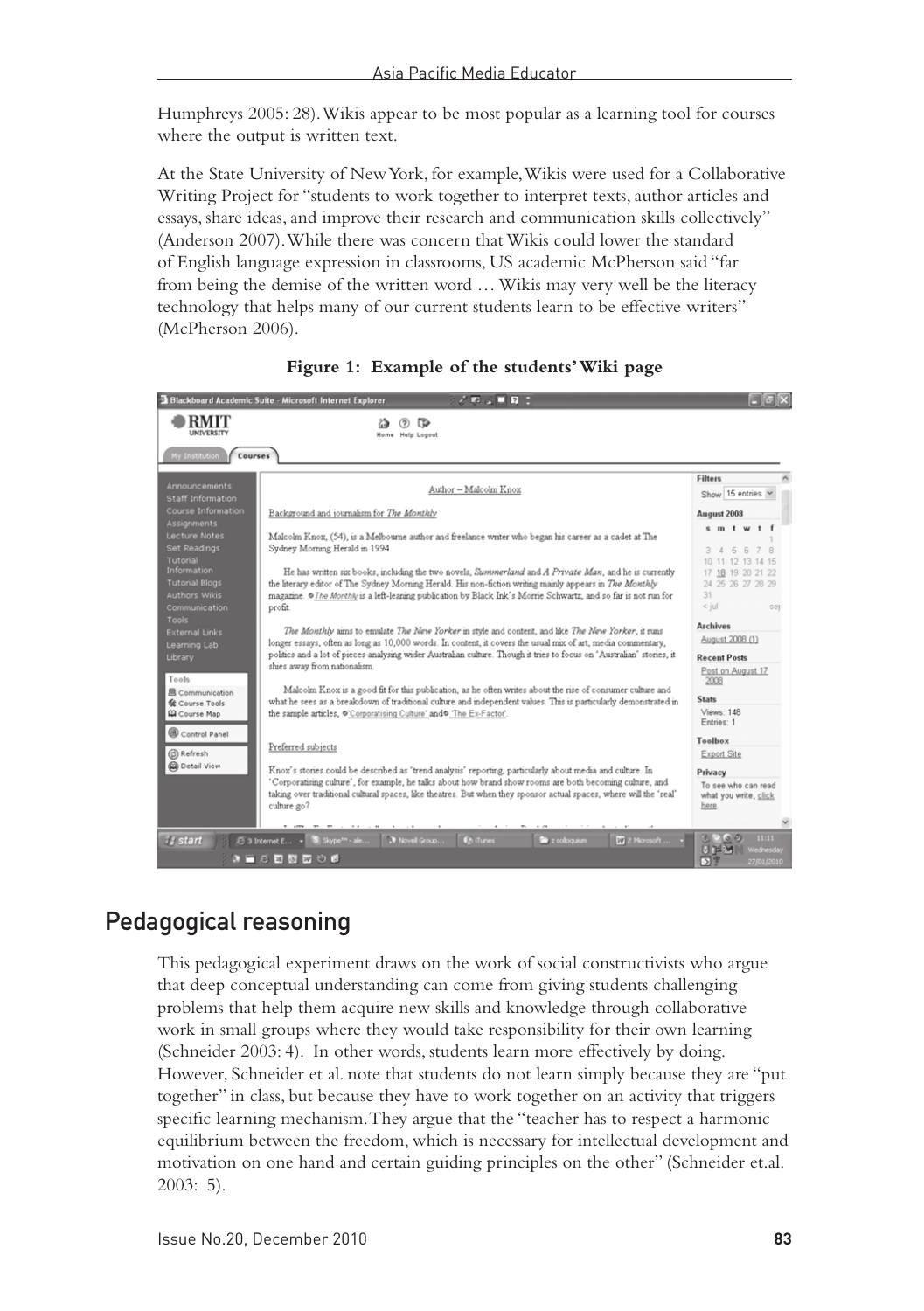A key part of structured socio-constructivist teaching involves breaking the problem into parts that students are able to manage. I adopted this approach in the Wiki experiment by scaffolding the project into sections: research and writing, verbal presentation (for student and staff feedback), comments (further staff feedback), and self-reflection of what were learned in the process. This is where, as Schneider et. al. note, the teacher acts as a facilitator, manager and orchestrator of the students' learning.

#### RMIT's digital natives

In 2008 all journalism students at RMIT (around 140) were surveyed about their reading habits, learning preferences and use of technology. The survey was conducted at the same time the second year students were studying feature writing. The responses showed that while the students reported that they were mostly confident users of the internet and mobile technologies, they were not spending vast amounts of time online. For these reasons it was considered pedagogically appropriate to set an online assessment where they would be compelled to access the internet.

The RMIT cohort of journalism students reported a high frequency of news consumption, particularly from newspapers delivered to campus but also increasingly online news. The students also showed a strong interest in reading news magazines and magazines in general.

The students reported a high rate of magazine readership. Half the students (49%) said they read the *Good Weekend Magazine* and another 46% the *Sunday Life Magazine* in *The Sunday Age*; 28% the *Sunday* magazine in the *Sunday Herald Sun*; and 15% *The Australian Magazine* in *The Weekend Australian.* 

#### Creating writer Wikis

In the first tutorial, students were asked to review feature articles from news magazines (provided in hard copy during the tutorials). Most of the quality news feature articles in Australia's magazines were not available online. I collected the magazines from *The Australian, The Age, The Sunday Age, The Monthly* and *The Financial Review* over six months to create an appropriately large number of current magazines for study by the cohort of 70 students. The students were asked to take the magazines home to read and report back the following week.

In the second week, students were asked to find a partner who wanted to work on studying the same writer. At this time the students were taken through class discussions dealing with online etiquette and language, collaborative learning processes and teamwork skills. No time was devoted to teaching technical skills as it was considered the students could use the online help provided by RMIT.

There were three parts to the writer Wiki assessment: creation of the Wiki; in-class presentation of the Wiki; and individual comments on other Wikis. The assessments were worth 40 per cent of the course marks.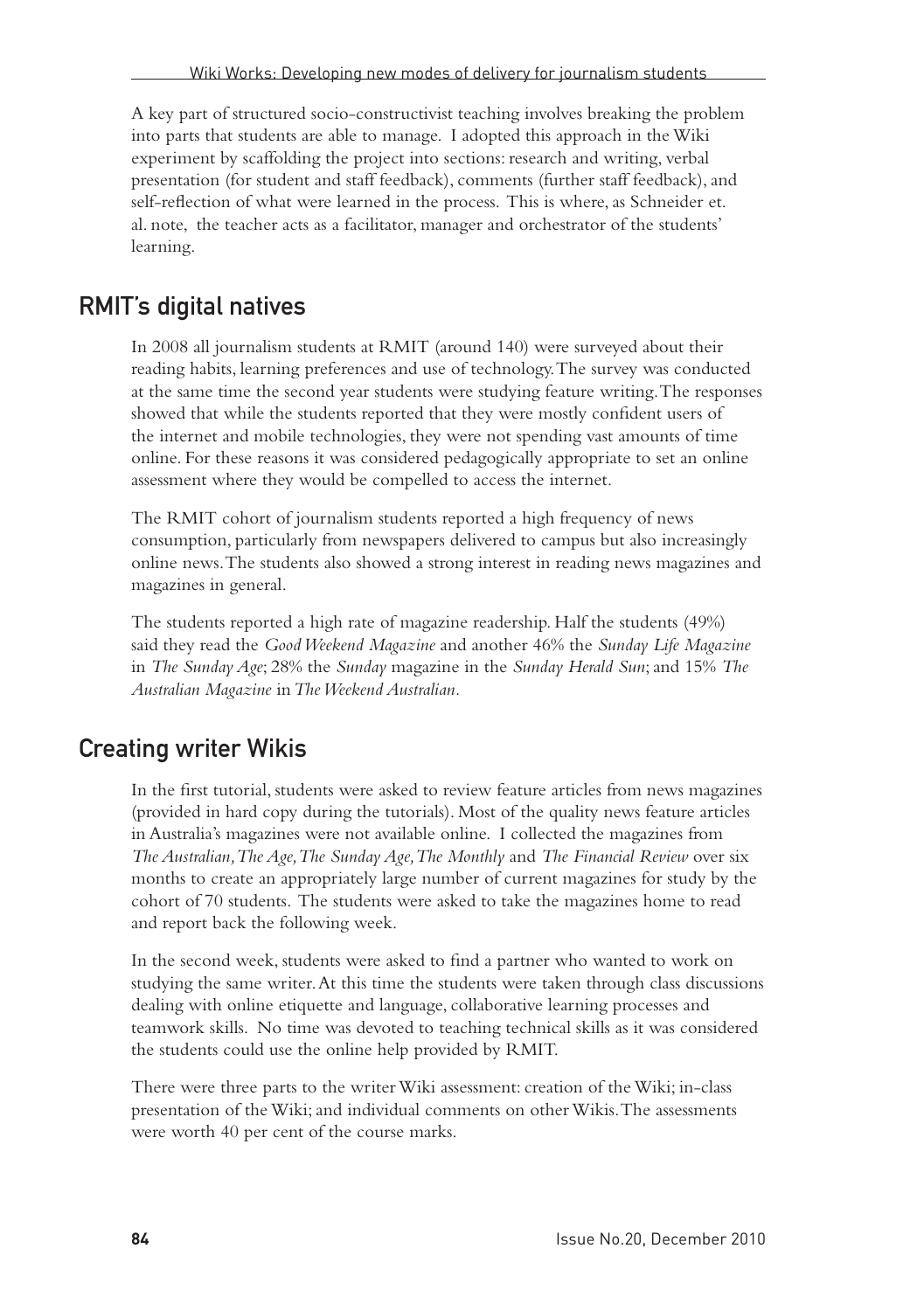Students were first asked to work with a partner to analyse at least two pieces of a writer's work and over a period of several weeks to create the Wiki, which they would present with their partner in their tutorial class.

Class presentation of the Wiki was created as an assessable item to ensure each student was exposed to different writers. The students used a projector to display their Wikis as they spoke about their chosen writers and their work. They also took questions from their classmates about the authors. The tutor's role at this stage was seen more as a facilitator asking the presenting students questions to help them draw links from the work.

Each student was further required to write a commentary about six of the writer Wikis constructed by other feature writing students. This was assessable to ensure the students interacted with the work of different writers, and that they had looked closely at the structure of different styles of feature writing.

I created the Wikis by using RMIT's e-learning system, the Learning Hub. Each Wiki was called by the name of the writer concerned. Each pair of students was allocated an empty shell. They were not given a template to follow and were encouraged to be as creative as they liked. Only students enrolled in feature writing could read and comment on the Wikis. Editing of the Wikis was restricted to the two students assigned to the writer. However, all feature writing students could contribute comments, regardless of which tutorial group they attended.

I decided to use RMIT's Learning Hub rather than an external blog provider, such as Word Press, to ensure the data was stored within the university's control, and that the students did not have difficulties with copyright issues (as the work of the writers which was posted on this site fell under the domain of 'educational use').

As the Wikis could only be viewed by students enrolled in the subject, it also allowed the students a certain freedom of expression so that they could critique the writers' work without fear of causing offence to a writer in a relatively small industry. Thirdly, the students had information technology support, if they required it, to create their Wikis.

No students reported any difficulty in writing the analytical text for the Wikis. However, the use of multi-media and links in the Wikis varied extensively, mostly dependent on the students' skills or interests in multi-media platforms. The students were not assessed on the visual presentation of the Wikis because time had not been devoted in class to the teaching of visual presentation or multi-media skills. Thus, students essentially focused on the text and contents rather than the design aspects. However, the students quickly became aware that the more popular Wikis were those that had employed some visual design and multi-media elements.

#### Why Wikis?

Wikis are an easy-to-use collaborative tool readily available for editing at anywhere and anytime as long as students have access to a computer connected to the web. I considered Wikis to provide the easiest avenue for students to work collaboratively without any time or location restrictions.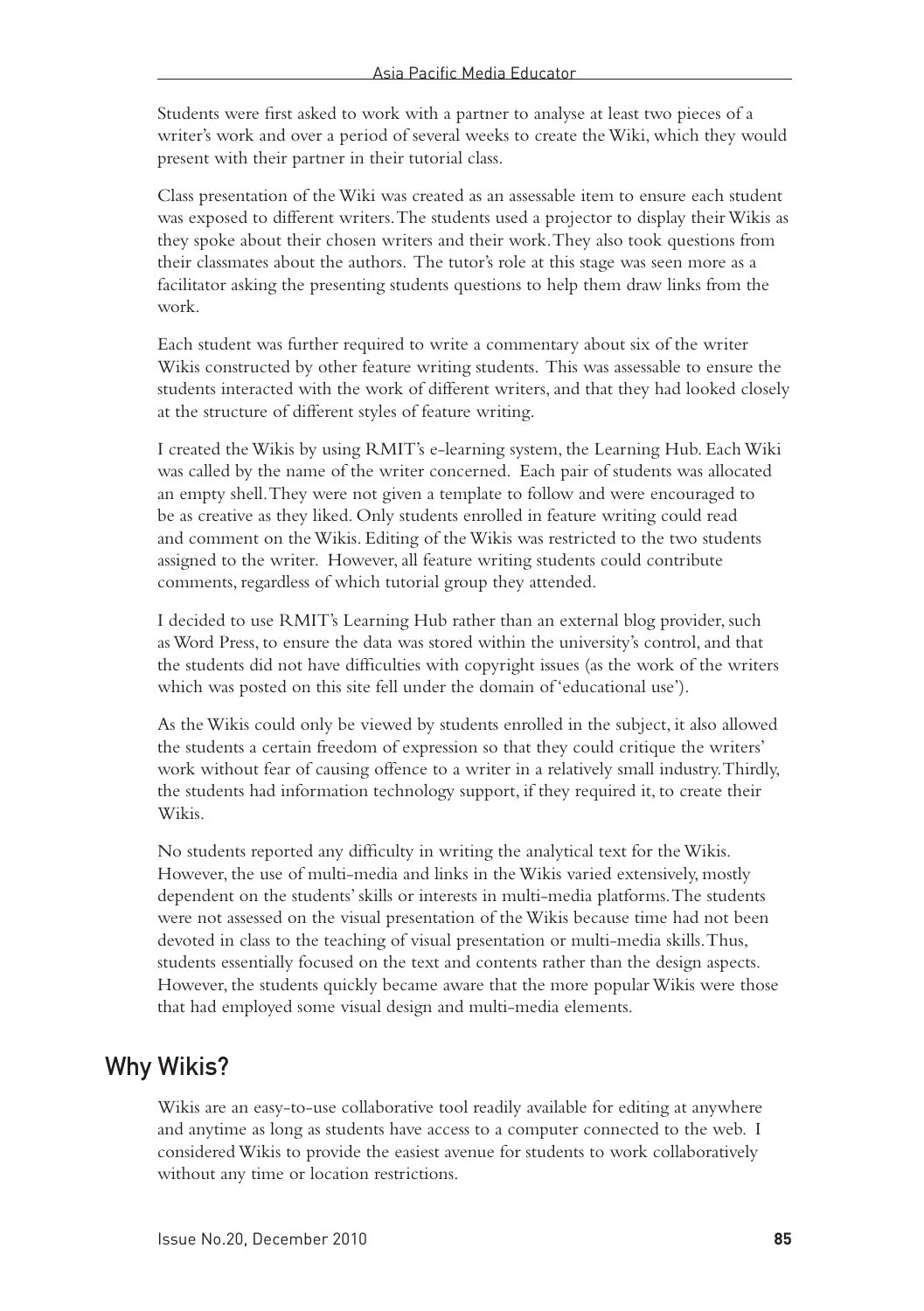For busy second year students working on other hands-on projects it meant that one student could be working at home at 1am while the other could be working at university at 2pm and their work could still be collaborative. Each student could reorganize paragraphs or change data, without being stuck to the date-entry structure used in blogs.

There was also an electronic record of who had done what in the project. So, unlike some paper-based projects it could clearly be seen by the assessors and students who had input the data.

#### Students' feedback on the Wikis

Feedback from students to learning via the on-line Wiki environment was overwhelmingly positive.

"It forces us to take the time to consider a range of different writing styles and look at why these writers are so successful in what they do, making it impossible not to take some of their techniques on board as inspiration and hopefully use them in our own writing."

Understandably, the standard of the Wikis varied greatly. A small number appeared to be perfunctory reports, which could just as well be done on paper. However, most were considered pieces of analytical work presented in fun and creative ways using all the advantages of the online-environment including hyperlinks, video and audio.

"I found myself getting more engaged with the task as the weeks went by, and where possible, I did the comments as people presented, so it was all fresh in my mind. I enjoyed commenting and put thought and effort into all my comments."

The biggest issue for students was the choice of a writer for study. Even with the magazines I provided, there were some initial problems with students being able to identify the writers. With the exception of opinion writers, such as Andrew Bolt and Catherine Deveney, the students knew surprisingly few journalists by name. One student said:

"I do read the paper frequently, but almost never look to see who has written the articles."

#### Time poor students

One of the anticipated benefits of the Wiki project was giving students access to online articles that were worthy of taking time to read. A student commented:

"This Wiki database allowed me access to some of the best feature writers in Australia all in one place, and compare their different styles."

Many students found that they were introduced to new writers.

"My first inclination was to be drawn to authors with whom I was familiar ... but then I had exhausted the writers I knew, and was forced to – as was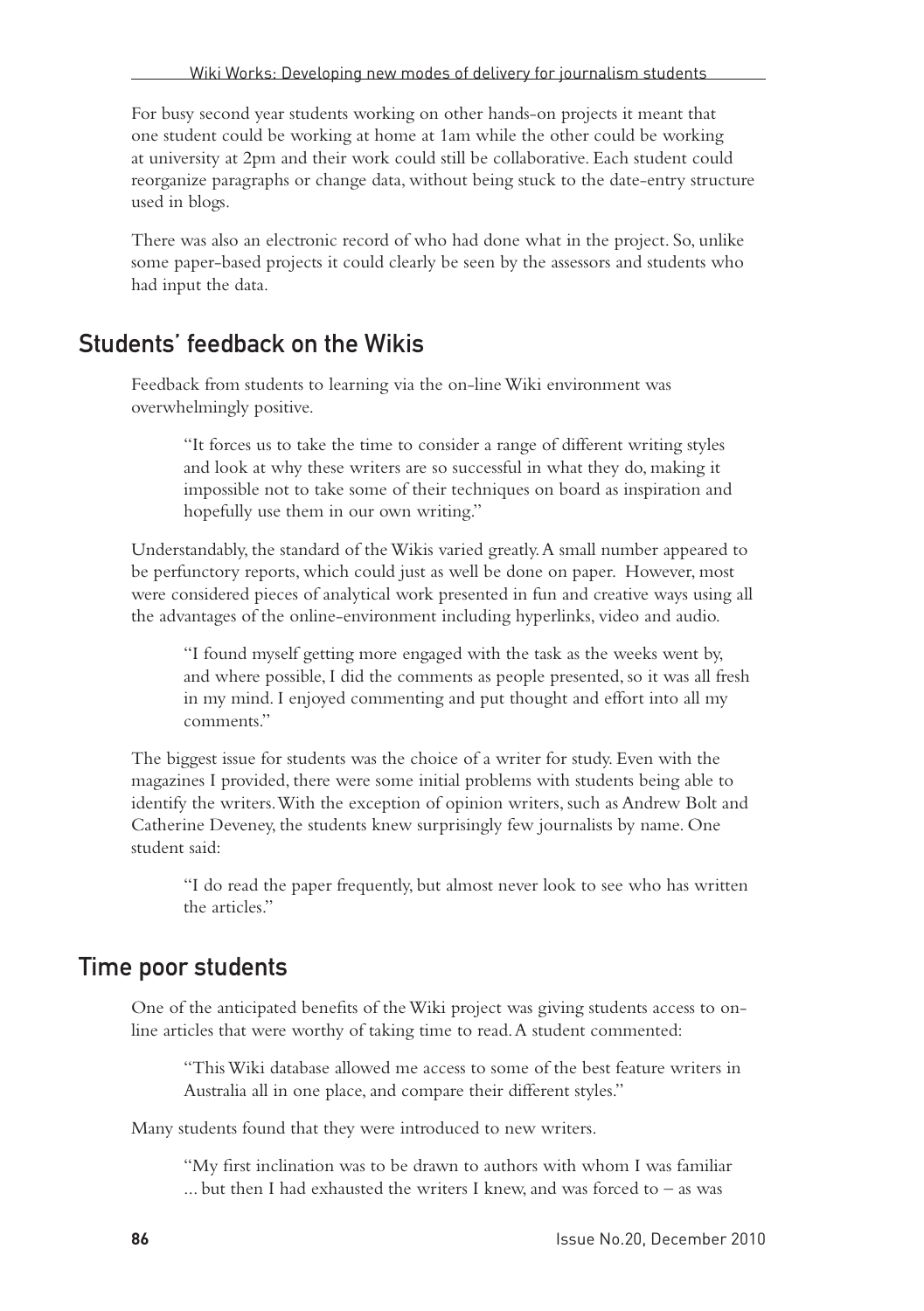obviously the aim of this exercise – read articles and authors I hadn't previously heard of."

#### Problems raised by students

Not all the students liked writing in an area that could be accessed by their classmates. Three, out of a group of 61, said they were intimidated by the process.

"I only posted a couple because I thought they were inadequate – I read the standard of others and felt a little intimidated."

"I was a little apprehensive with some of the writing to be publicly displayed."

"I am still improving and trying to establish my writing style so I want to practise some more before other people read it."

Although these concerns should not be ignored, it could be argued that journalism students need to be exposed to writing for a wider audience. The Wikis provided this experience in the safe learning environment of a closed university computer system.

Two students also reported finding difficulty with the third piece of the assessment – writing comments on the Wikis.

"The main problem with my comments was that I often meandered from analysis to praise when discussing an author's style."

"I didn't find this exercise particularly stimulating. I know it is to encourage involvement in writing, but I already read plenty and found referencing peers challenging."

#### General discussion

Using the Wikis to assist the teaching of feature writing skills was clearly a success, if measured only by the crudest possible of measures, the student satisfaction survey (100%). The 70 students enrolled in feature writing actively participated, and only three expressed some concern about their writing being publicly displayed.

However the students' participation was actively enforced by the allocation of assessment marks to both the production of the Wikis and the commentaries provided on each of them. Some of the students' comments highlighted that they would not have read the Wikis created by other students if marks had not been allocated to this task.

I believe the usability of the Wikis was a factor in the students' satisfaction with the feature writing subject. They did not need to attend all classes, could still learn the skills required, and were able to collaborate with their colleagues online. The assessments did not replace face-to-face teaching but made it easier for the students. Further, less technical students were able to access assistance from the university help desk and were not simply told to "Google the answer" when they had a technical problem.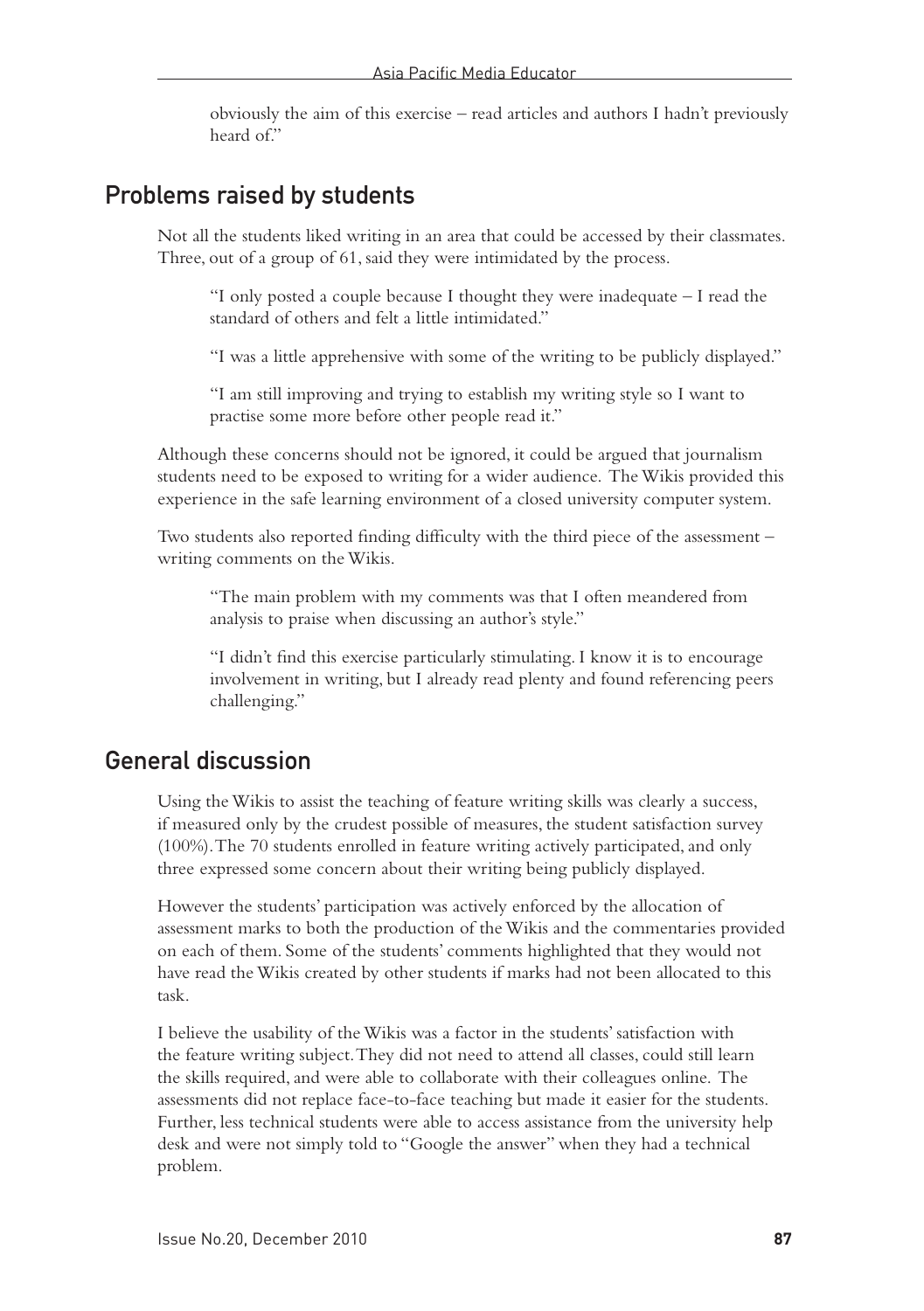Both the lecturer and some of the students expressed concern at the end of the semester that the work was not destined to be published on a wider scale. Some of the work was of such a high quality, such as the interview with Walkley award winner Hedley Thomas, that it could easily have been published for the edification of journalism students more broadly.

Interestingly there appeared to be a high regard for the content of the Wikis, with no students expressing any concern about the quality of their peers' work in relation to what appeared in the Wikis. However, a quick glance by a professional editor would easily uncover simple errors of grammar and spelling that should have been picked up by the students. However, a limited number of "eyeballs" on each page meant that factual or stylistic errors could go uncorrected.

One of the advantages of the Wikis being published "in house" was that concerns about copyright infringement were not onerous. However, it does seem important that the student cohort have a better understanding of what is, and isn't permissible to publish.

Other research has uncovered problems with the use of Wikis, which include: students being too polite to interfere with other students' work, students not wanting their own work to be interfered with by others, and reluctance to have their work in the public domain unless it was perfect (Bruns and Humphreys 2005: 29).

#### **Conclusion**

Journalism academics, even with minimal technical skills, can use Wikis effectively if they follow a few key processes. Students must have the technical skills to participate and/or assistance to do so. This does not need to be extensive and is most often available via internal university information technology systems.

Participation needs to be linked to assessment because few students will create knowledge for the pure pleasure of it. Importantly, time must be devoted to setting ground rules for the operation of the Wikis (who can change what, when and how) so that potential teamwork problems do not arise. Students should ideally be treated as an equal partner in the learning process and told the reason for the assessment so they can draw the appropriate links to their work. Changing assessments can be a time consuming process for academic staff, but this has to be weighed against the advantages.

The writer Wikis had three tangible results: the Wikis better engaged the majority of students in reading the work of good Australian journalists; the assessment resulted in a written record of the work of some of Australia's best and current feature writers that could be recycled for the next year; and the students reported an improvement in their own writing skills as a result of the project.

One of the unexpected outcomes was the creation of knowledge by the students and their exposure of local writers whom I had not previously considered. It was instructive to read what the students had produced from their reading of the work by well-known Australian feature writers.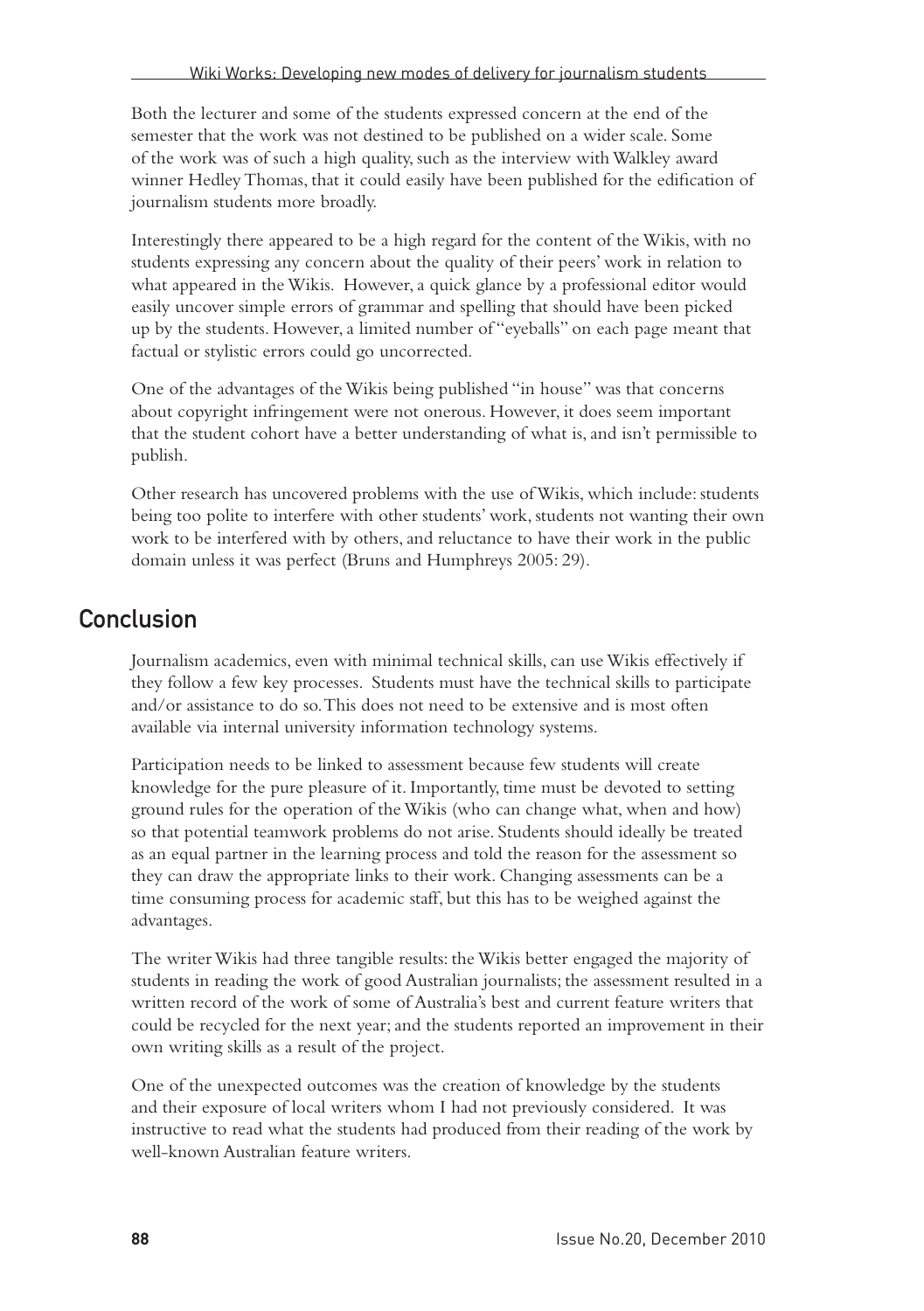There were a number of downsides to the project. The students created copious narratives – all of which had to be read and assessed by teaching staff. Some created Wikis of more than 3,000 words. Some also attracted up to 30 comments, which ran up to 150 words each.

It is very easy in this kind of project, and if dealing with a larger number of students, to create an excessive workload for those involved in teaching and assessing of the project. Guidelines need to be set early about who is doing what and exactly what is being assessed. It should be made clear that there should not be a requirement for the lecturer to read all of the work presented on the Wikis.

Significantly, this project cannot be replicated in every university without some requisite changes. There is a relatively small pool of quality feature writers in Australia who are working in an ever-decreasing newspaper feature market. It became clear early in the process, when one newsroom complained of being 'inundated' by student requests, that it is important to rein in the students from badgering some of the better known writers with requests for interviews. One way of stopping this would be to encourage students, who have received original material from a journalist, to put the material into the public domain by either updating Wikipedia on the web or create their own webpage on that writer.

The pool of quality feature writers in Australia should also be extended to include writers from the Pacific and South East Asia, in recognition of Australia's place in the region and the very high standard of some hard working journalists in neighbouring nations. This may well appeal to international students and to students who are hoping for careers as foreign correspondents.

While the basic skills required in journalism have not changed much over the years, educators should be encouraged to embrace the technology, which helps make it easier for students to learn. Harnessing new technologies can empower lecturers give students greater flexibility, creativity, and ultimately improve the teaching and learning experience for both lecturer and students.